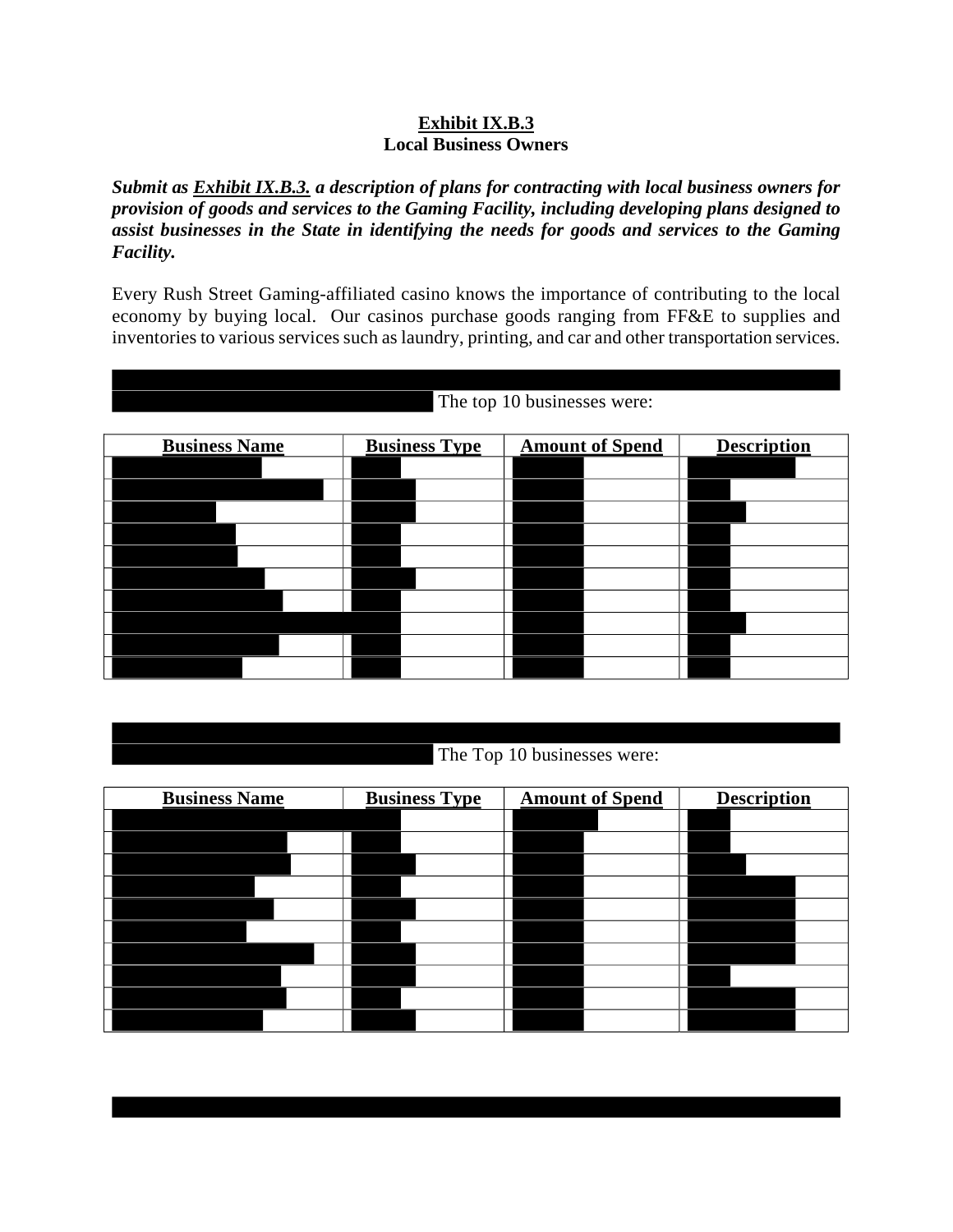The Top 10 Des Plaines-based

businesses were:

| <b>Business Name</b> | <b>Business Type</b> | <b>Amount of Spend</b> | <b>Description</b> |
|----------------------|----------------------|------------------------|--------------------|
|                      |                      |                        |                    |
|                      |                      |                        |                    |
|                      |                      |                        |                    |
|                      |                      |                        |                    |
|                      |                      |                        |                    |
|                      |                      |                        |                    |
|                      |                      |                        |                    |
|                      |                      |                        |                    |
|                      |                      |                        |                    |
|                      |                      |                        |                    |
|                      |                      |                        |                    |

Additionally, RSG affiliated properties have partnered with local restaurants, hotels and businesses to increase the value of the Rush Rewards program for our guests. Examples of such programs include:

## **SugarHouse Casino**

 Over 70 local partners where we host events and that provide goods and services for our guests, including local hotels such as Hyatt Penn's Landing, Sheraton Society Hill and the Palomar in Center City, restaurants such as Buddakan, Ralph's South Philly and Bistro Romano, entertainment venues, auto services, and many more

## **Rivers Casino Pittsburgh**

- Local hotels such Hyatt North Shore, Sheraton Station Square and Marriott Renaissance
- Entertainment venues such as Stage AE, PNC Park and Heinz Field

## **Rivers Casino Des Plaines**

- Local hotels such as Marriott Courtyard, Hyatt Regency O'Hare and Crown Plaza O'Hare
- Local retailer Abt Electronics, where guests can redeem points for goods and receive exclusive discounts

With respect to the proposed Gaming Facility, the Applicant will pursue similar programs that leverage local businesses and their goods, services, venues, etc.